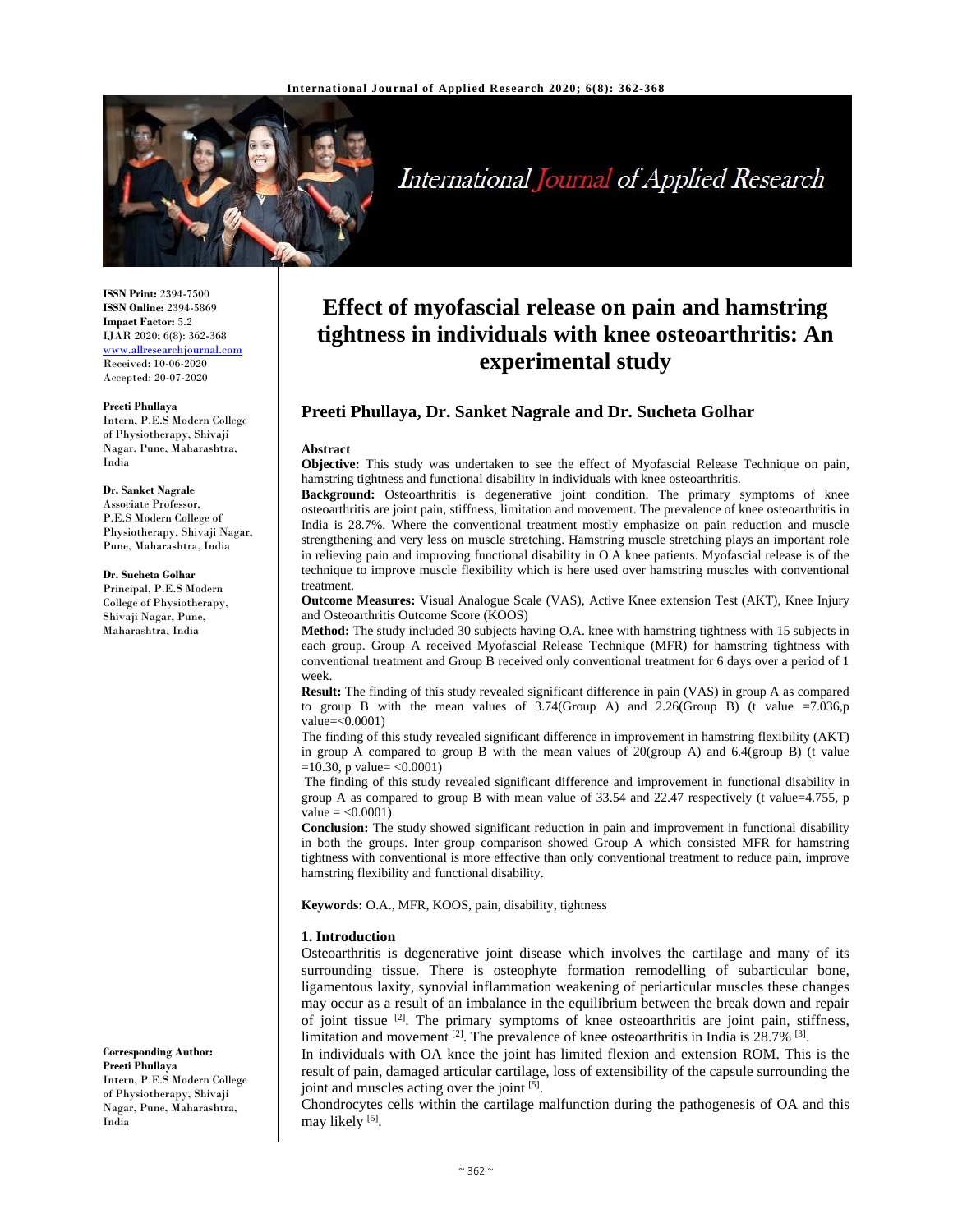Flexibility is defined as ability of a muscle to lengthen and allow joint move through a ROM  $^{[2]}$ . The flexibility degree of hamstrings and quadriceps group of muscles contribute to smooth and precise ambulatory pattern in knee joint [2].

Hence the individual is predisposed to injuries and musculoskeletal dysfunction with inadequate flexibility. Hence, there is a strong speculation of knee OA with poor hamstring flexibility [2].

Management of knee OA is mainly concentrated on reducing pain, increasing joint ROM and improving extensor muscle strength, neglecting ligamentous and muscular tightening which affects lower limbs function and gait [2].

There is a little concentration on stretching the musculature and greater concentration are imposed in strengthening the musculature. Hence there is a need to stretch the musculature around the joint along with strengthening [2].

According to Salvi Shah, effect of MFR was seen for hamstring tightness in healthy individuals. But effect of MFR on hamstring tightness and pain in knee osteoarthritis individuals has not been evaluated [8].

# **Myofascial release technique (MFR) [4]**

MFR is a soft tissue mobilization technique, defined as "the facilitation of mechanical, neural and psycho physiological adaptive potential as interfaced via the myofascial system". By MFR there is a change in the viscosity of the ground substance to a more fluid state which eliminates the fascia's excessive pressure on the pain sensitive structure and restores proper alignment.

Hence, the need of study is to find the effect of MFR on pain, hamstring tightness and functional disability in individuals with OA knee.

Hence, the aim of this study is comparing the effect of MFR on pain, hamstring tightness and functional disability in individuals with knee osteoarthritis.

The purpose of this study is to study the added effects of MFR along with conventional treatment on pain, hamstring tightness and functional disability in knee osteoarthritis individuals using VAS, Active knee extension test range of motion (ROM) and Knee injury and osteoarthritis outcome score (KOOS).

# **2. Methodology**

- 1. Study design: Experimental
- 2. Study type: pre and post experimental type
- 3. Sampling method : Convenient
- 4. Sample size: 30
- 5. Study setting: Various hospitals and clinics in and around city.
- 6. Duration of study: 6 months
- 7. Treatment time- 1 week. 6 days /week.

## **3. Inclusion criteria**

- 1. AGE GROUP: 40-60 [1].
- 2. Both male and female population [1].
- 3. Population with more than 20 degrees of hamstring tightness [4].
- 4. Radiographic evidence of grade 3 and 4 in Kellegren and Lawrence criteria of knee osteoarthritis [12].
- 5. Tibiofemoral OA [1].

#### **4. Exclusion criteria**

- 1. History of lower limb surgeries. (past 6 months) [1].
- 2. Other pathologies related to hip and knee-septic arthritis [1].
- 3. Hypersensitive skin [3].
- 4. Recent lower limb fractures (past 6 months) [1].
- 5. Circulatory pathologies- DVT, VARICOSE VEINS.
- 6. Patients who cannot go in prone lying.

# **4. Outcome measures**

# **VAS [8]**

It consists of a line 10 cm in length with the left extremity indicating 'no pain' and the right extremity indicating 'unbearable pain'.

Participants will be asked to mark the line to indicate the level of pain. Reliability of this scale is: ICC=0.71-0.94

## **Active knee extension test [5]**

Reliability of this test IS: ICC=0.87-0.94

Patient position: Supine lying

Straps over the front of the participants pelvis and around the plinth to maintain the pelvis in a neutral position during hamstring measurements.

The participant was asked to flex the hip of the test leg so that it touches the PVC bar.

The participant was then asked to straighten his leg out the knee as far as he can.

Then the goniometer was then placed over the lateral knee joint line, the moveable arm was aligned with the lateral malleolus of the ankle and the stationary arm was aligned with the greater trochanter parallel to the femur.

The goniometer measured the angle of knee extension in degree.



 **Knee injury and osteoarthritis outcome score (KOOS) (**test reliability for pain is 0.85, for symptoms is 0.93, daily living is 0.75, for sport recreational activities is 0.81and for knee related quality of life is  $(0.86)$  [11].

The knee injury and osteoarthritis outcome score (KOOS) is a questionnaire designed to assess short and long-term patient –relevant outcomes following knee injury. The KOOS is self-administered and assesses five outcomes: pain, symptoms, activities of daily living, sport and recreation function, and knee-related quality of life.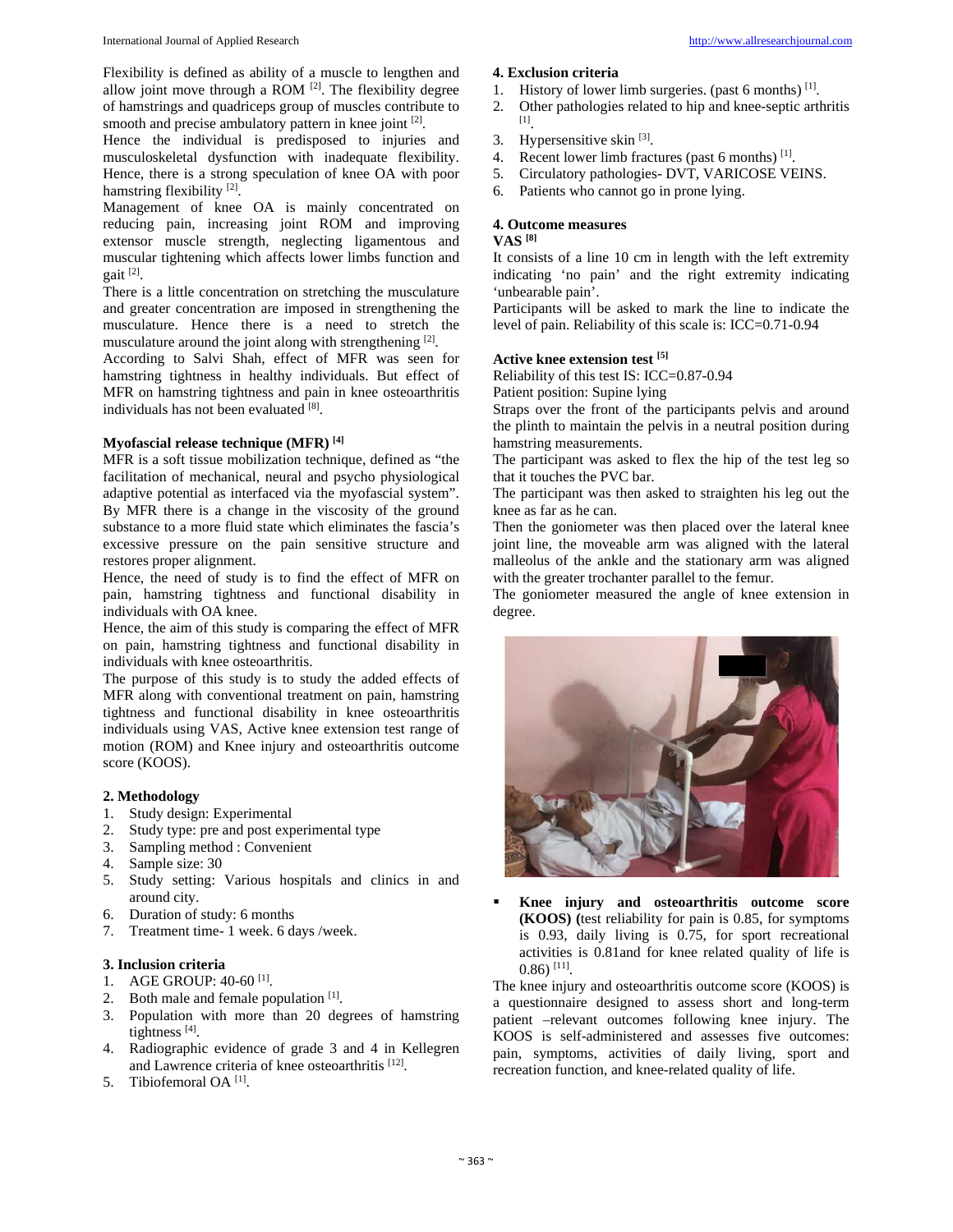The KOOS meets basic criteria of outcome measures and can used to evaluate the course of knee injury and treatment outcome. KOOS is patient-administered, the format is userfriendly and it takes about 10 minutes to fill out.

#### **Interpretation of KOOS scale**

Scores are transformed to a 0-100 scale, with zero representing extreme knee problems and 100 representing no knee problems as common in orthopaedic scales and generic measures.

Scores between 0 and 100 represent the percentage of total possible score achieved.

The score was calculated the help of online tool calculator -- -OrthoToolKIt

**6. Sampling and study design:** Subjects were divided into 2 groups A and B by chit method.

Group A received Myofascial Release technique with conventional treatment while Group B received only conventional treatment.

#### **7. Procedure**

1. The study was began with a presentation of synopsis to an ethical committee and after approval from the ethical committee.

- 2. Then various hospitals were visited in and around the city.
- 3. The subjects were selected on the basis of inclusion and exclusion criteria.
- 4. The subjects were be divided into 2 groups by chit method (40 subjects each)
- 5. **Group A:** Subjects were given MFR plus conventional treatment OA knee protocol

# **Myofascial release technique [4].**

1. Patient position: Prone position

Light stroking  $(2-3 \text{ min})$  [10].

Hands-Contact is made with fist.

Light pressure is applied with the fist over the hamstrings proximal to distal direction (2-3 mins).

Myofascial release technique (MFR)  $^{[7]}$ . MFR is given with the ulnar border from proximal to distal direction with a light gentle pressure over the hamstring muscle until the slack in the skin is loosened.

Every stroke is to be held for 30 seconds, 5 repititions per session.

The hand position was crossed in order to work as energy efficiently as possible.

All the subjects will be instructed to not perform any flexibility or stretching exercises of lower limb during the treatment period.



#### **Conventional treatment**

TO REDUCE PAIN - Ultrasound [6]. MODE- Continuous mode Transducer head- 1 MHz Time -5 minutes Intensity-1.0 watts-cm

#### **Exercises**

- 1. Static quads-10 reps, 6 sec hold, twice a day.
- 2. Static hamstrings- 10 reps, 6 sec hold, twice a day.
- 3. Static adductors- 10 reps, 6 sec hold, twice a day.
- 4. Static abductors-10 reps, 6 sec hold, twice a day.
- 5. VMO strengthening-10 reps twice a day.
- 6. Active knee flexion -10 reps, twice a day.
- 7. SLR -10 reps, 6 sec hold, twice a day.
- 8. dynamic quadriceps-10 reps, twice a day

**Group B:** Subjects were given conventional OA knee protocol.

To reduce pain -Ultrasound [6].

MODE- Continuous mode Transducer head- 1 MHz Time -5 minutes Intensity-1.0 watts-cm

#### **Exercises**

- 1. Static quads-10 reps, 6 sec hold, twice a day.
- 2. Static hamstrings- 10 reps, 6 sec hold, twice a day.
- 3. Static adductors- 10 reps, 6 sec hold, twice a day.
- 4. Static abductors-10 reps, 6 sec hold, twice a day.
- 5. VMO strengthening-10 reps twice a day.
- 6. Active knee flexion -10 reps, twice a day.
- 7. SLR -10 reps, 6 sec hold, twice a day.
- 8. Dynamic quadriceps-10 reps, twice a day

# **8. Data analysis and statistical analysis**

Reduction in pain, improvement in hamstring flexibility and functional disability was assessed by VAS, goniometry and KOOS scale.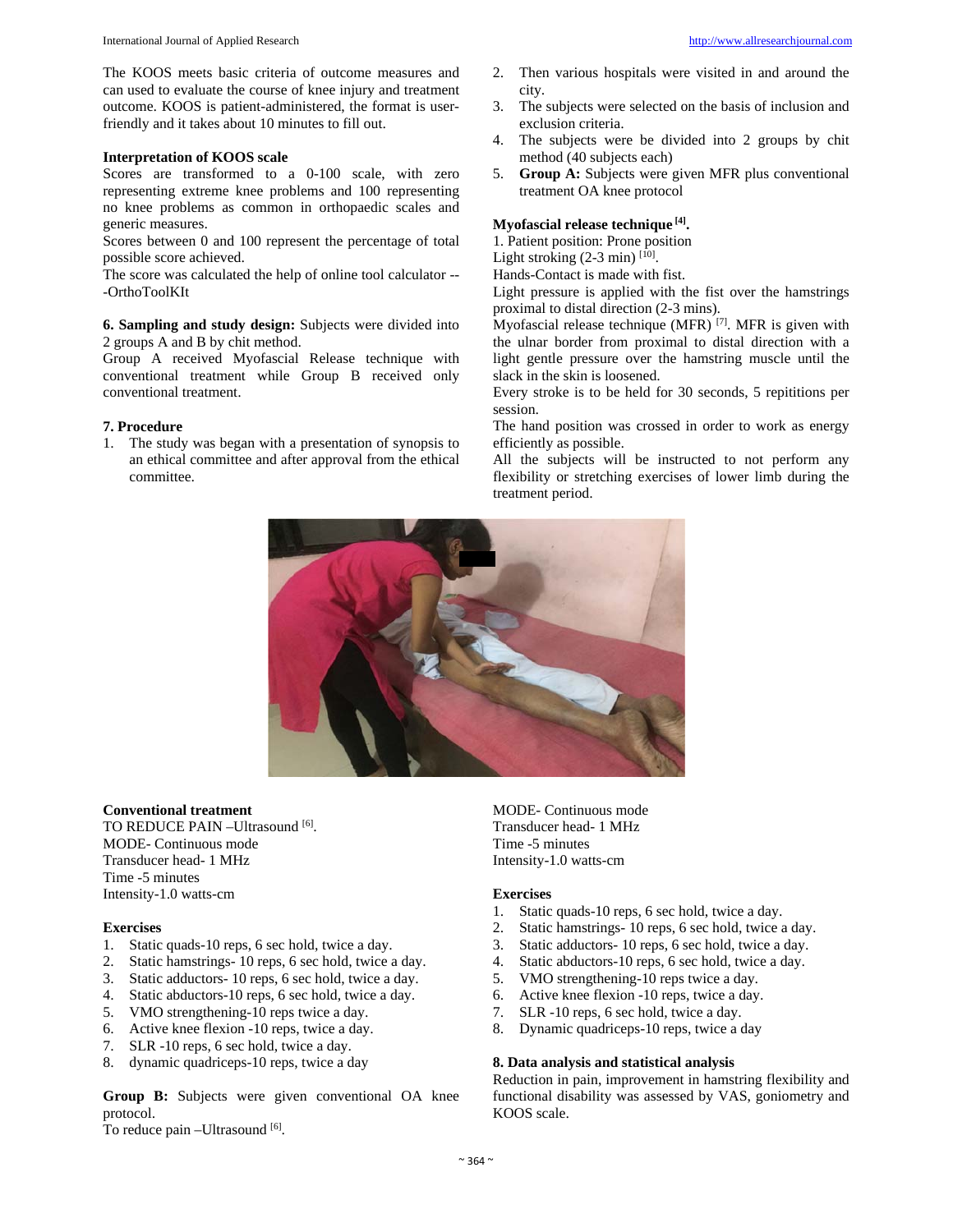The data was entered in Excel spread sheet, tabulated and subjected to statistical analysis.

The data entered was analyzed using primer of biostatistics version 7.0 checking Effect of myofascial release on pain and hamstring tightness in individuals with knee osteoarthritis-an experimental study. Data analysis was done for Group A and Group B using outcome measures Visual Analogue Scale (VAS), active knee extenstion test (Goniometry) and KOOS scale.

PRE and POST data analysis for VAS, active knee extension test and KOOS Scale was done by paired t-test for both Group A and Group B.

Group A and Group B inter group analysis was done using unpaired t-test.

| <b>Outcome measure</b> | <b>Pretreatment Mean</b> + sd | <b>Post treatment Mean</b> + sd | value  | value        | <b>Result</b>      |
|------------------------|-------------------------------|---------------------------------|--------|--------------|--------------------|
| T<br>Vas (a)           | $0.673 \pm 1.037$             | $2.933 \pm 0.83$                | 31.41  | $<$ $0.0001$ | Highly significant |
| $V_{\text{as}}(b)$     | 6.66±1.64                     | $303+$<br>$-72$                 | 13.156 | $<$ $0.0001$ | Highly significant |



**Fig 1:** Intra Group Vas (Group A and Group B)

| Table 2: Intra Group AKT (Group A and Group B) |  |
|------------------------------------------------|--|
|------------------------------------------------|--|

| Outcome measure | <b>Pretreatment Mean</b> + sd | <b>Post treatment Mean</b> ± sd | $T$ value | P value       | Result             |
|-----------------|-------------------------------|---------------------------------|-----------|---------------|--------------------|
| Akt (a)         | 1.47±18.68                    | 18.29<br>$34.53 + i$            | 434.ر     | $<\!\!0.0001$ | Highly significant |
| Akt (b)         | $17.8 + 15.25$                | $4+$                            | 8.330     | $<\!\!0.0001$ | Highly significant |



**Fig 2:** Intra Group AKT (Group A and Group B)

|  | Table 3: Intra Group KOOS (Group A and B) |
|--|-------------------------------------------|
|--|-------------------------------------------|

| <b>Outcome measure</b> | Pretreatment Mean+sd | <b>Post treatment Mean</b> + sd | value  | P value         | Result                    |
|------------------------|----------------------|---------------------------------|--------|-----------------|---------------------------|
| KOOS(A)                | $34.93 + 11.37$      | 70.73+4.667                     | 10.289 | $<$ 0.0001 $\,$ | <b>Highly Significant</b> |
| $KOOS$ (B)             | $34.13 \pm 7.615$    | 56.6+6.34                       | 20.60  | $< \!\! 0.0001$ | <b>Highly Significant</b> |

**Table 1:** Intra group vas (Group A and Group B)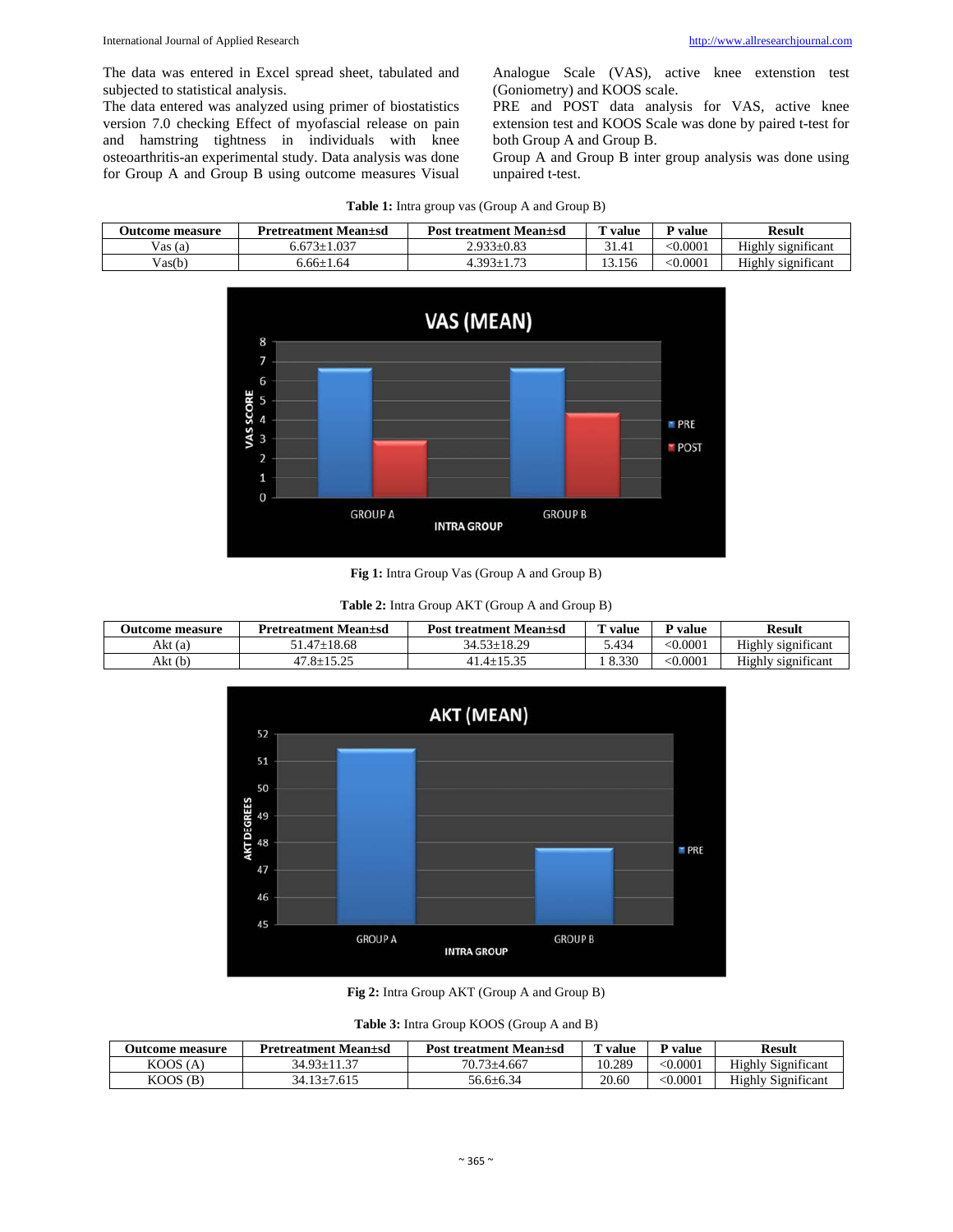



| <b>Table 4:</b> Inter Group Vas |                              |                                 |       |                    |                           |  |
|---------------------------------|------------------------------|---------------------------------|-------|--------------------|---------------------------|--|
| <b>Outcome measure</b>          | <b>Pretreatment Mean</b> +sd | <b>Post treatment Mean</b> ± sd | value | <sup>D</sup> value | Result                    |  |
| <b>VAS</b>                      | 3.74±0.4611                  | $2.26 \pm 0.66$                 | 7.036 | $-0.0001$          | <b>Highly Significant</b> |  |



**Fig 4:** Inter Group Vas

| <b>Table 5:</b> Inter Group AKT |  |  |  |
|---------------------------------|--|--|--|
|---------------------------------|--|--|--|

| measure<br>' Jut<br>*com. | Pre<br>Mean±sd<br>treatment | Post<br>treatment<br>Mean±sd | --<br>value | value    | Result                                 |
|---------------------------|-----------------------------|------------------------------|-------------|----------|----------------------------------------|
| L/T<br>AN.                | $\Omega$<br>20-<br>∼        | $\sim$ $\sim$ $\sim$         | 10.307      | < 0.0001 | . .<br>-<br>1111 cant<br>81 g n<br>H10 |



**Fig 5:** Inter Group AKT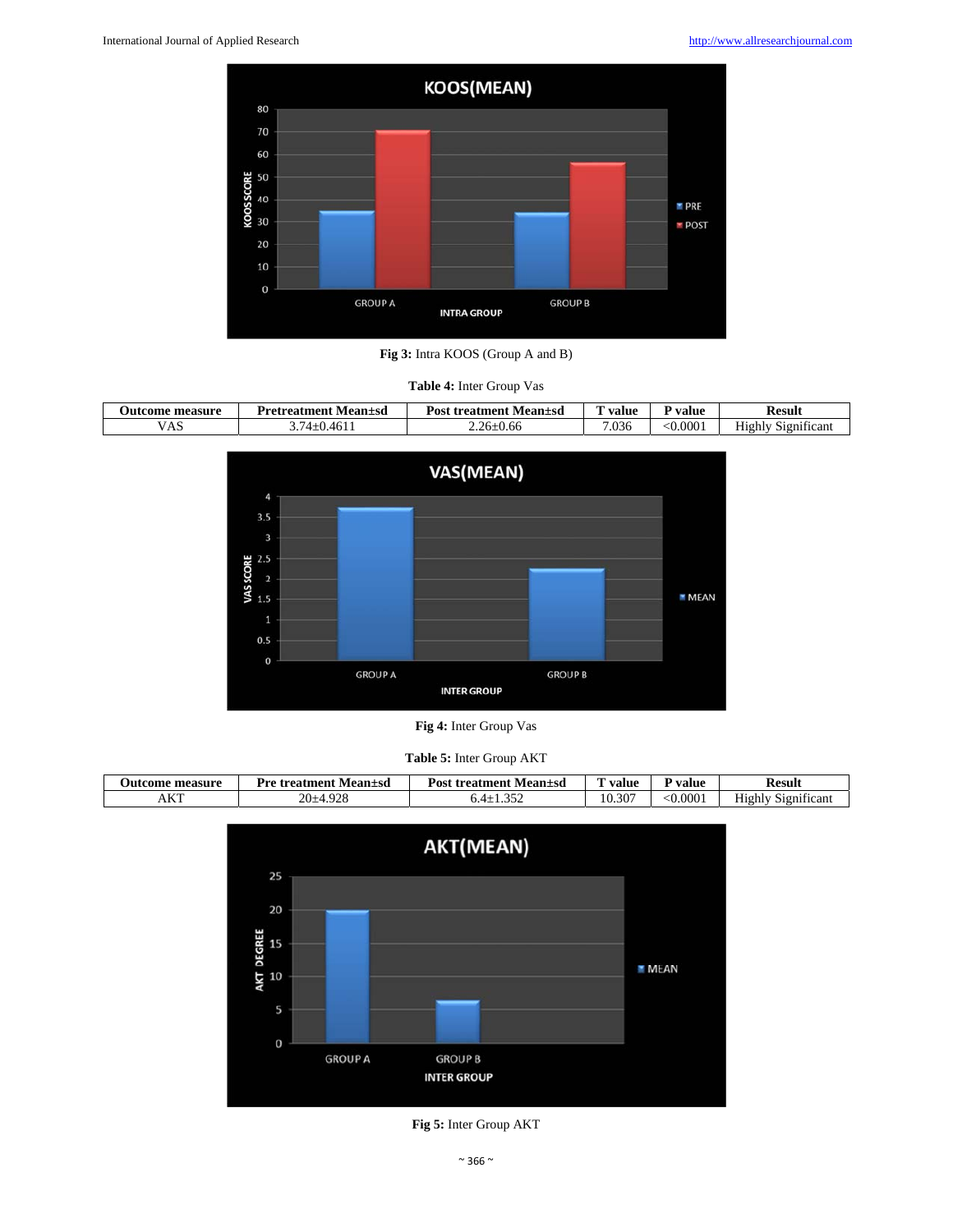

**Table 6:** Inter Group KOOS



**Fig 6:** Inter Group KOOS

# **9. Results**

The techniques used in this study are myofascial release with conventional treatment (group A) and conventional treatment (group B).

The finding of this study revealed significant difference in pain (VAS) in group A as compared to group B with the mean values of 3.74(Group A) and 2.26(Group B) (t value  $=7.036$ ,p value $=<0.0001$ )

The finding of this study revealed significant difference in improvement in hamstring flexibility (AKT) in group A compared to group B with the mean values of 20(group A) and  $6.4$ (group B) (t value =10.30, p value= <0.0001)

The finding of this study revealed significant difference and improvement in functional disability in group A as compared to group B with mean value of 33.54 and 22.47 respectively (t value=4.755, p value =  $< 0.0001$ )

# **10. Discussion**

The objective of this study is to find the effectiveness of MFR on pain and hamstring tightness and functional disability in individuals with knee osteoarthritis.

The present study result shows subjects in experimental group A has significant reduction in pain improvement in AKE-ROM and functional disability when compared to conventional group B. Group A individuals were given MFR plus conventional treatment and Group B individuals were given only conventional treatment.

Pain relief in Group A is mainly obtained because of MFR in addition to conventional treatment which include ultrasound plus knee isometric exercises. According to FONTERA WK, the reduction of pain after MFR treatment may be due to the inhibitory effect on the golgi tendon organ [1]. Due to which there is reduction in neuronal motor discharges and relaxes the musculotendinous unit by resetting its resting length and modifying the pacinian body, this reflexively helps to relax in musculotendinous tension and reduces the perception of pain. Also MFR in combination with ultrasound therapy helps in reducing knee pain [1]. The exact effect is unknown but heating is the most important effect as it encourages regional blood flow and increases connective tissues extensibility [7].

To improve hamstring flexibility the experimental group was given MFR treatment. According to Salvi Shah and J. Miller, the pressure associated with MFR causes the golgi tendon organ to sense a change of tension in the muscles and responds to this high or prolonged tension by reflexively inducing relaxation of muscle spindles [8]. So, there was improvement in hamstring muscle tightness in group A with MFR. (with the mean value 20 group A)

As there was reduction in pain and improvement in hamstring flexibility in Group A and there was also reduction in functional disability in these patients at the end of 1 week.

The primary limiting factors for reduced joint movements are pain, tight muscles, fascia, capsule and tendon. Mainly treatment of OA includes ultrasound therapy and isometrics exercises with lack of focus on tight muscles [2]. So, there is a need to concentrate on tight muscles, because the golgi tendon organ in the muscle spindle has an ability to reflexively relax and lengthen the muscle in response to MFR treatment.

Group A showed significant reduction in pain with MFR and conventional treatment increase AKE-ROM improved hamstring flexibility and reduction in functional disability.

Group B received only conventional treatment which included ultrasound and isometric exercises. Group B showed significant reduction in pain, improvement in hamstring flexibility and reduction in functional disability. The finding of this study revealed significant difference in pain (VAS) in group A as compared to group B with the mean values of 3.74(Group A) and 2.26(Group B) (t value  $=7.036$ ,p value $=<0.0001$ ) The finding of this study revealed significant difference in improvement in hamstring flexibility (AKT) in group A compared to group B with the mean values of 20(group A) and 6.4(group B) (t value  $=10.30$ , p value $=$  <0.0001) The finding of this study revealed significant difference and improvement in functional disability in group A as compared to group B with mean value of 33.54 and 22.47 respectively (t value=4.755, p value =  $< 0.0001$ ). In this study Group B did not significant reduction in pain, improvement in hamstring